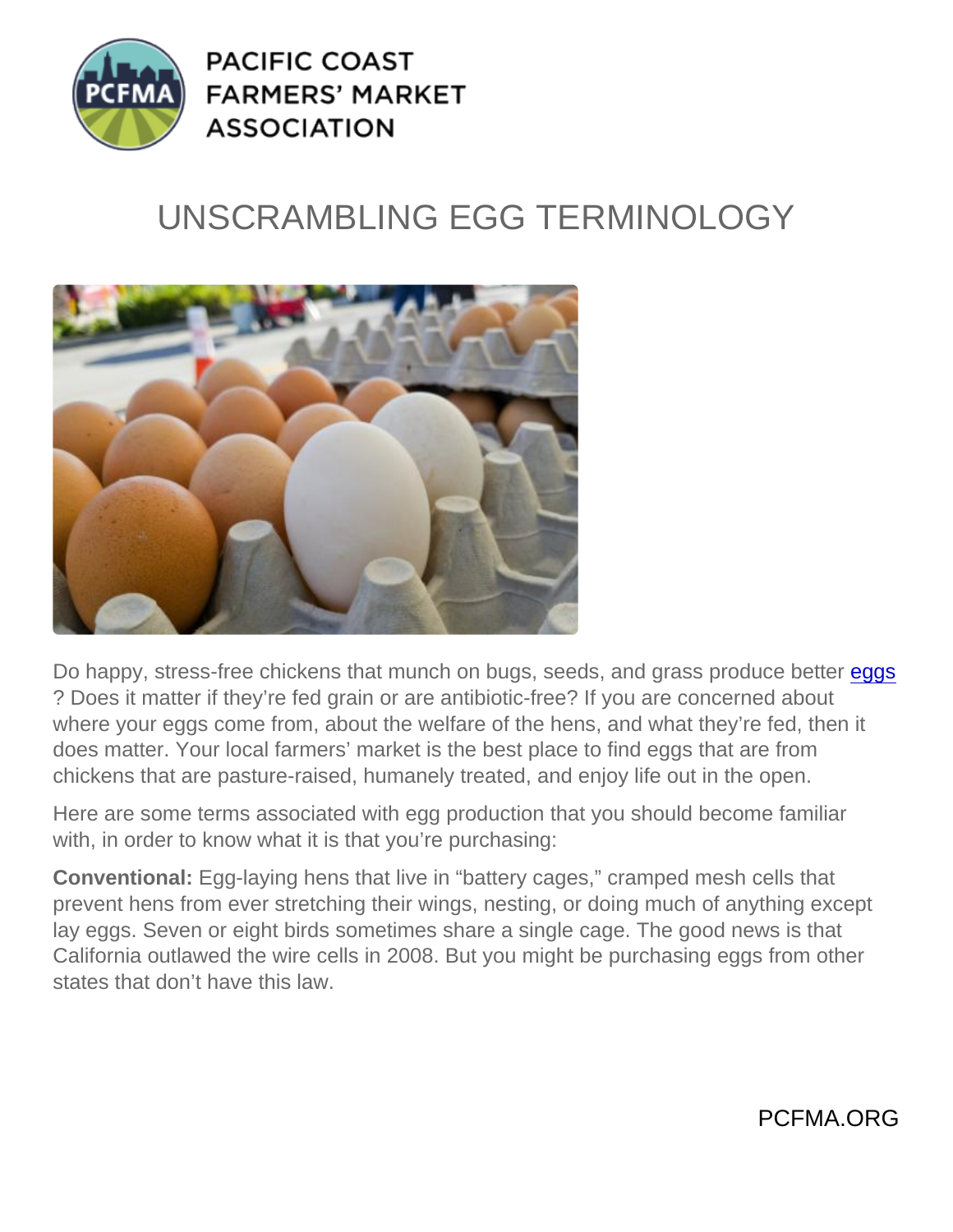Free-range: Some free-range chickens roam freely on green fields, but other chickens can only access a screened-in porch. It depends on the farm. Under the current USDA free-range certification standards, there are no requirements dictating the amount of time hens must spend outside, the minimum allowable size of indoor or outdoor environments, or any specific range area characteristics such as ground cover material or foraging opportunities.

Cage-free: Cage-free chickens are allowed to roam freely inside their warehouse. According to Proposition 12, which passed in 2018, hens would require a square foot of floor space each, with the additional requirement that they are kept "totally cage-free" by 2022. [Clara's Egg Farm](https://www.pcfma.org/vendors/claras-egg-farm) from Royal Oaks offers cage-free eggs.

Pastured: Pasture-raised hens live outdoors and eat a diet of seeds and insects. Shelly McMahon of Shelly's Farm in Brentwood says, "We have always raised our hens on pasture. We believe the hens are healthier and happier when allowed to forage naturally. It is more work and requires more land but it is worth it for the welfare of the hens." **Stueve** [Farms](https://www.pcfma.org/vendors/stueve-organic) in Oakdale and [Alexandre Family Farm](https://www.pcfma.org/vendors/alexandre-family-farm) near Crescent City also have pastureraised chickens.

No added hormones: The FDA has banned the use of hormones in poultry production.

Antibiotic Free: Even though antibiotics are common in chicken feed, egg-laying hens rarely get medicated with antibiotics. The FDA only approves three types of antibiotics for egg-laying flocks and even if hens are treated with antibiotics, their eggs shouldn't be affected. Antibiotics can cure sick chickens of deadly respiratory infections or E. coli.

Humane: To be Certified Humane, farmers who raise laying hens must abide by a host of rules that ensure chickens live in decent conditions. There needs to be airflow and a comfortable litter material to build nests. Hens are also given boxes of dirt to roll around in. Chickens naturally do something called "dust-bathing" to prevent lice and other parasites. The Certified Humane Program certification is assigned under the Humane Farm Animal Care (HFAC). At the farmers' market, you can find Certified Humane eggs from [Shelly's](https://www.pcfma.org/vendors/shellys-farm)  [Farm.](https://www.pcfma.org/vendors/shellys-farm)

Animal Welfare Approved : This designation goes a few steps further with pasturing and is considered the most rigorous animal welfare certification. Certified Animal Welfare Approved is the most rigorous animal welfare accreditation and certified by A Greener World (AGW),

Natural: This is just a marketing term that means nothing in terms of how an egg is produced or how a chicken is treated.